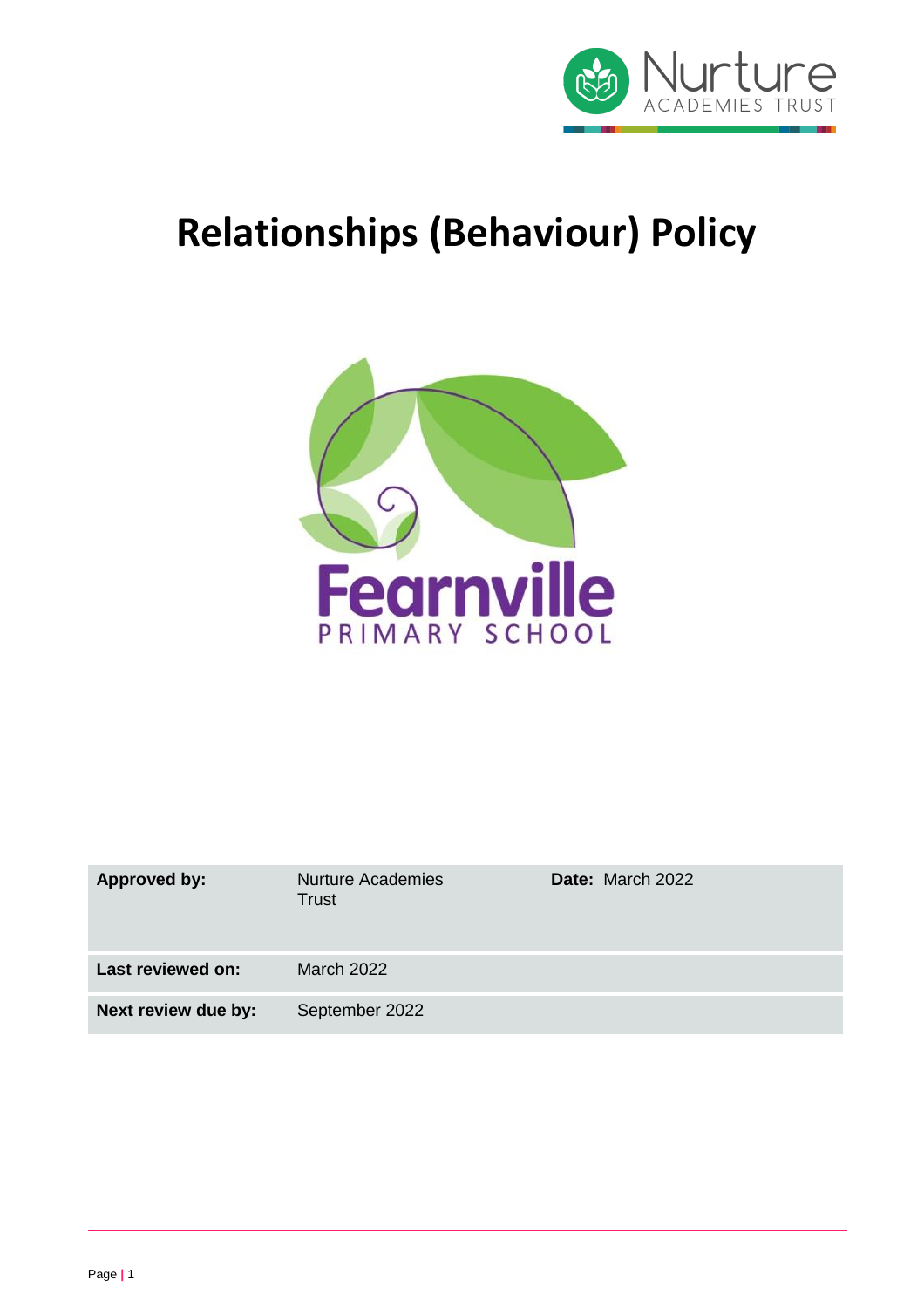#### **Background**

Relevant Government advice and guidance has been used to inform this policy and should be considered alongside it.

[Keeping-children-safe-in-education--20](https://www.gov.uk/government/publications/keeping-children-safe-in-education--2)21 (Statutory Guidance)

[Behaviour-and-discipline-in-schools](https://www.gov.uk/government/publications/behaviour-and-discipline-in-schools) (Advice for Schools)

<https://www.gov.uk/government/publications/mental-health-and-behaviour-in-schools--2> (Advice for Schools)

[https://assets.publishing.service.gov.uk/government/uploads/system/uploads/attachment\\_data/file/6238](https://assets.publishing.service.gov.uk/government/uploads/system/uploads/attachment_data/file/623895/Preventing_and_tackling_bullying_advice.pdf) 95/Preventing and tackling bullying advice.pdf (Advice for Schools)

[https://assets.publishing.service.gov.uk/government/uploads/system/uploads/attachment\\_data/file/7199](https://assets.publishing.service.gov.uk/government/uploads/system/uploads/attachment_data/file/719902/Sexual_violence_and_sexual_harassment_between_children_in_schools_and_colleges.pdf) [02/Sexual\\_violence\\_and\\_sexual\\_harassment\\_between\\_children\\_in\\_schools\\_and\\_colleges.pdf](https://assets.publishing.service.gov.uk/government/uploads/system/uploads/attachment_data/file/719902/Sexual_violence_and_sexual_harassment_between_children_in_schools_and_colleges.pdf) (Advice for Schools)

In addition, a number of books, publications and training (listed in the Appendix) have also informed the policy.

#### **1. Beliefs**

Our core belief is that our relationships policy supports the mental well-being of adults and children. These beliefs are rooted in establishing and maintaining positive relationships.

The following beliefs are based on a school culture that is co-operative, open, curious, inclusive, respectful, progressive, courageous and outward facing.



It is our belief that:

- The highest standard of behaviour is expected from all pupils and staff and all should feel safe at school at all times.
- Each person is responsible for their own actions and behaviour.
- All staff are responsible for actively and consistently focusing on rewarding positive behaviour.
- A restorative approach to behaviour is more effective and ethical than a punitive approach. 'Why Crush behaviours with punishment when you can grow them with love?' P Dix 2017.
- All unacceptable behaviour choices have a clear consequence, consequences are proportionate to the level of unacceptable choice which is applied through restorative practice.
- Children should not be shamed by adults. This is not an ethical or productive strategy, either for improving inappropriate choices, or when repairing relationships.
- Children who have suffered a number of ACE's (Adverse Childhood Experiences) may need more support with their behaviour.
- Maintaining good relationships between pupils and between staff and pupils is fundamental. When staff use intimacy, warmth, good humour and trust they support and engage with pupils in a caring, appropriate way.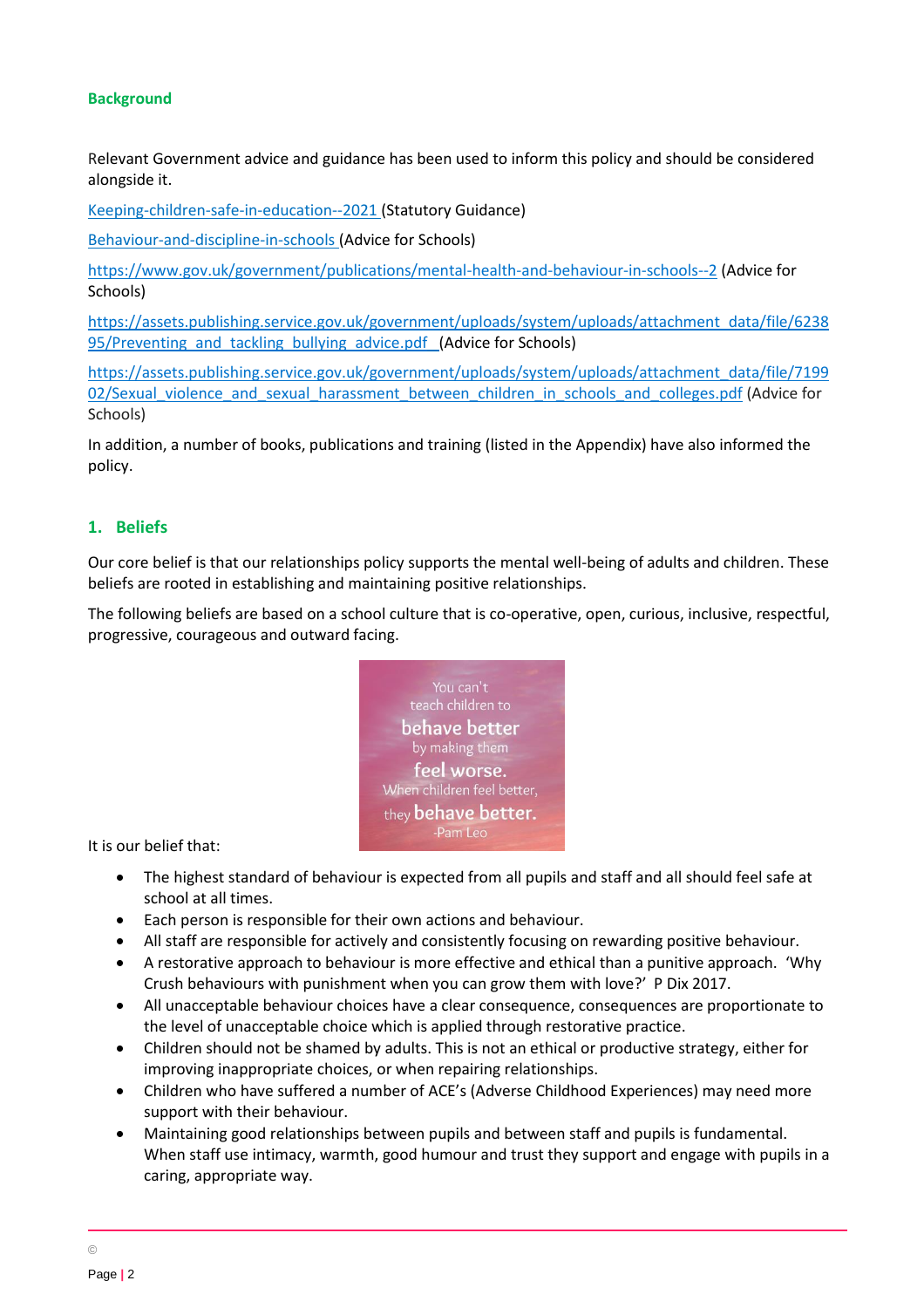- Nurture and attachment principles underpin the provision of a predictable and safe environment, where security is promoted through consistent routines and clear boundaries.
- Beneath every behaviour there is a feeling, and beneath every feeling there is a need. When we meet the need rather than focus on the behaviour we begin to deal with the cause and not the symptom.
- Insecure attachments and trauma have an effect on behaviour.
- When identifying inappropriate behavior choices, it is always helpful to separate the behavior from the child. For example "Grabbing the toy was an unkind thing to do." Rather than "You are unkind."
- Working closely with parents is essential to supporting pupil's behaviour.
- We all make mistakes and these are useful for learning. We view mistakes as learning opportunities for both adults and children.
- It's OK to talk about even the most difficult subjects.

"I've come to the frightening conclusion that I am the decisive element in the classroom. It's my personal approach that creates the climate. It's my daily mood that makes the weather. As a teacher, I possess a tremendous power To make a child's life miserable or joyous. I can be a tool of torture. Or an instrument of inspiration. I can humiliate or humour, hurt or heal. In all situations, it is my response that decides, **Haim Ginott** Whether a crisis will be escalated or de-escalated And a child humanized or de-humanized."

**2. Aims**



**Equality** means 'sameness'. Under equality, every person gets exactly the same thing regardless of whether it is needed or not. Equality only works if everyone starts from the same place.

**Equity** on the other hand means fairness'. Everyone, regardless of their starting points has access to the same opportunities because they are supported in different ways through an equitable approach.

It is our aim to ensure that every child:

- Is treated with equity, including taking into consideration any SEND.
- Knows, understands and keeps the School Rules: Be safe, be ready, be respectful.
- Is able to put themselves in other's shoes and see situations from another viewpoint.
- Is supported by staff to have a voice to tell people if they are harmed and to acknowledge the impact when they have harmed others.
- Is able to accept the consequences of their actions and restore the relationship.
- Who finds it difficult to self-regulate is provided with additional support and strategies.
- Knows their rights, knows what to do if they are unhappy about something and knows what it means to give true consent.

©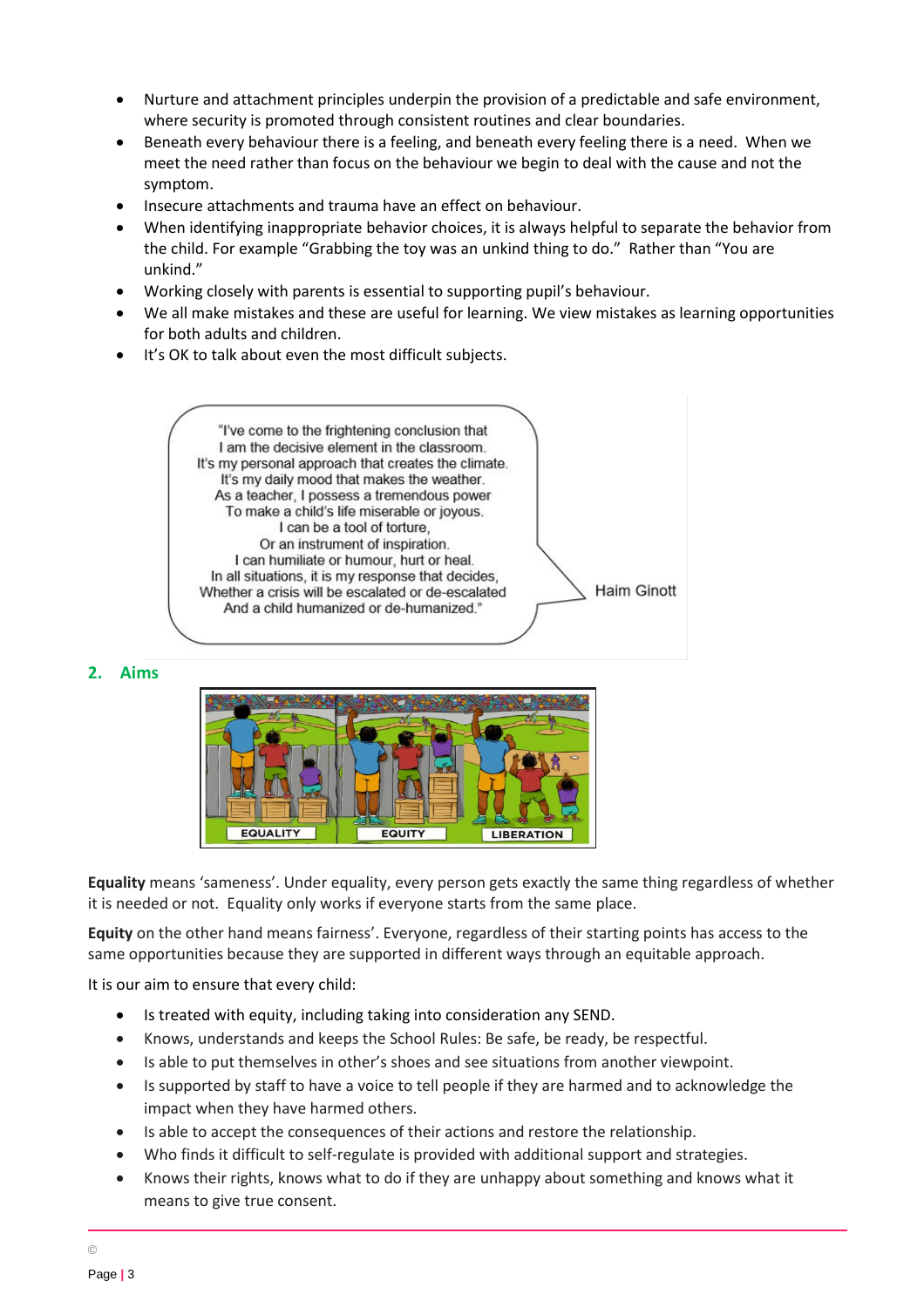• Can make the healthiest short-term and long-term choices in order to keep themselves safe.

#### **3. School Rules and Routines**

- School Rules-These apply to all children in all context. The rules are displayed in all classrooms and around school.
	- Be safe

Be ready

Be respectful

• Routines.

At any time when an adult raises their hand, all pupils stop, are silent and put everything down. Adults may count down from 3 to gain pupil attention at the same time as raising their hand. All staff and pupils walk quietly in single file down the corridor.

All pupils enter and leave the assembly hall in silence.

#### **4. Praise and Rewards**

- Rewards should never be removed, later negative behaviour does not negate the initial positive behavior choice.
- Informal rewards given specifically include:
	- A smile, a 'thumbs up' signal or verbal praise.
	- Formal acknowledgment
	- Stamps on reward card and reward trolley.
	- Contribution to a team effort e.g. a marble or shell in the jar, awarding of a class star, additional playtime etc.
	- Stickers, postcards, or texts home.
	- Stickers awarded for exceptional work from the class teacher or SLT member.
	- Individual reward charts for specific children for a set amount of time.
	- 'Always children' certificates and prizes half termly.
- Formal Rewards include:
- Two children (Reader of the week and star of the week) are chosen each week for assembly. Over the year each child in the class is chosen at least once.

# **5. Preventative Support**

The amount of staff intervention required to support pupils to regulate their behaviour is based on each pupil's level of development, individual needs and the circumstances. Below are some suggestions of preventative support that adults can provide to help pupils make the right choices:

- Use of sensory breaks or change of seat.
- Praising positive behaviour of others near to the child.
- Use humour, distraction, proximity.
- Using Zones of Regulation to help child to identify their feelings.
- Catching a child's eye, using gestures.
- Remind of school rules, task they have been asked to complete or instruction to follow.
- Prompting to use the concentration station.
- Break the task down. Complete......by the time I come back round. Write up to this line by 10 O'clock.
- Reminder of reward chart for identified children.
- Reminder of a previous time when the child overcame their difficulty.
- Use assertive sentence stems:

©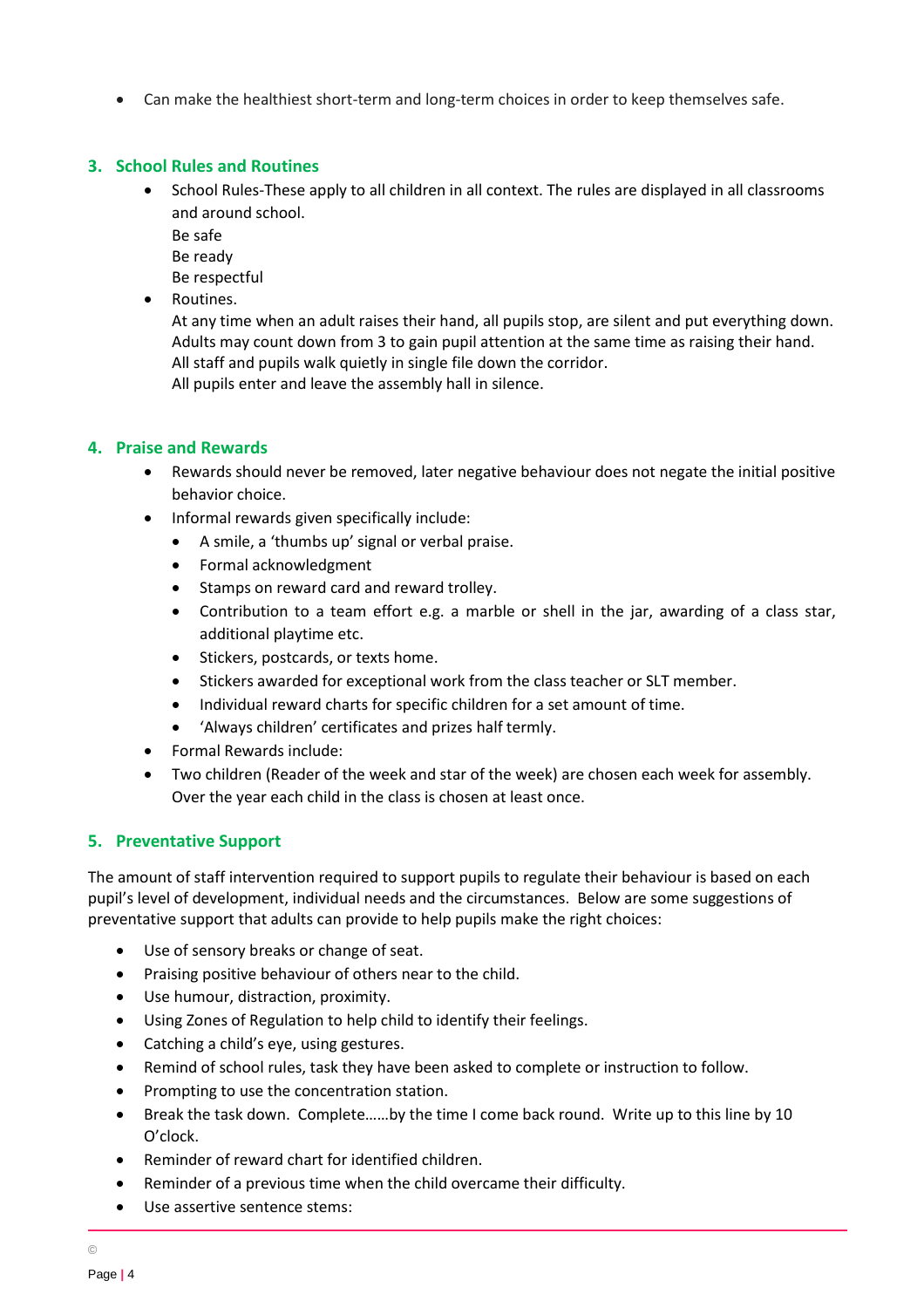You need to… I need to see you… I expect… I know you will… Thank you for… I have heard what you said, now you must… We will…

#### **6. Restorative Discussions**

- Following any kind of disagreement or breach of school rules all parties take part in a restorative discussion.
- Everyone must be given enough time to calm down before the restorative discussion takes place.
- Pupils can conduct the restorative discussions themselves depending on their age, and the severity of the disagreement. Otherwise it must be an adult that was involved in the incident who supports with the discussion.
- All members of staff and children know that issues will be dealt with fairly with a 'no blame' approach, and the language used in discussions is fair, consistent and respectful.
- Discussions are held in a calm, quiet, private place.

Both the victim (if there is one) and perpetrator attend the restorative discussion and the following questions are asked:

1) What happened?

Drawing out each person's story one at a time, starting with the person who has caused the harm. The aim is not to come to a definitive conclusion on what has happened, but for each person to have their point of view listened to.

- **2)** Who did this affect? Staff, pupils and others. Include others who witnessed the incident.
- 3) How did it make you feel? How did it make them feel? How has the victim been affected by what you did?

What each person was thinking and feeling at the time, before and since.

- 4) What needs to happen now to fix it? What are the consequences? What do you think needs to happen to make things right/to repair the relationship? How do those people agree and negotiate meeting the needs identified above and what support might they need to do this? With support the pupils form their own agreement. When possible, and as appropriate to their age and stage of development the children identify appropriate consequences.
- 5) How can we stop this happening again in the future? How can we work together to prevent this happening again? What could the pupil do differently next time? At what point in the sequence does different action ne? Does the child need a reminder eg social story, visual/written plan of action etc?

#### **7.Behaviour Responses**

All behaviour has consequences both good and bad and will be proportionate, decided by both the adult and the child.

All behaviour choices that are in breach of the school rules, results in proportionate consequences for the pupil who has made the wrong choice.

The main consequence is a breakdown in the relationship which then needs to be worked on to restore it. Other natural consequences include having to tidy a mess up, pay for a breakage, fix something that's been damaged or missing out on the next task because the previous one hasn't been done.

Sometimes it is appropriate for the pupil to have additional consequences.

All consequences are proportionate and designed as a restorative learning process and will result in a reduction of the poor behavior choices.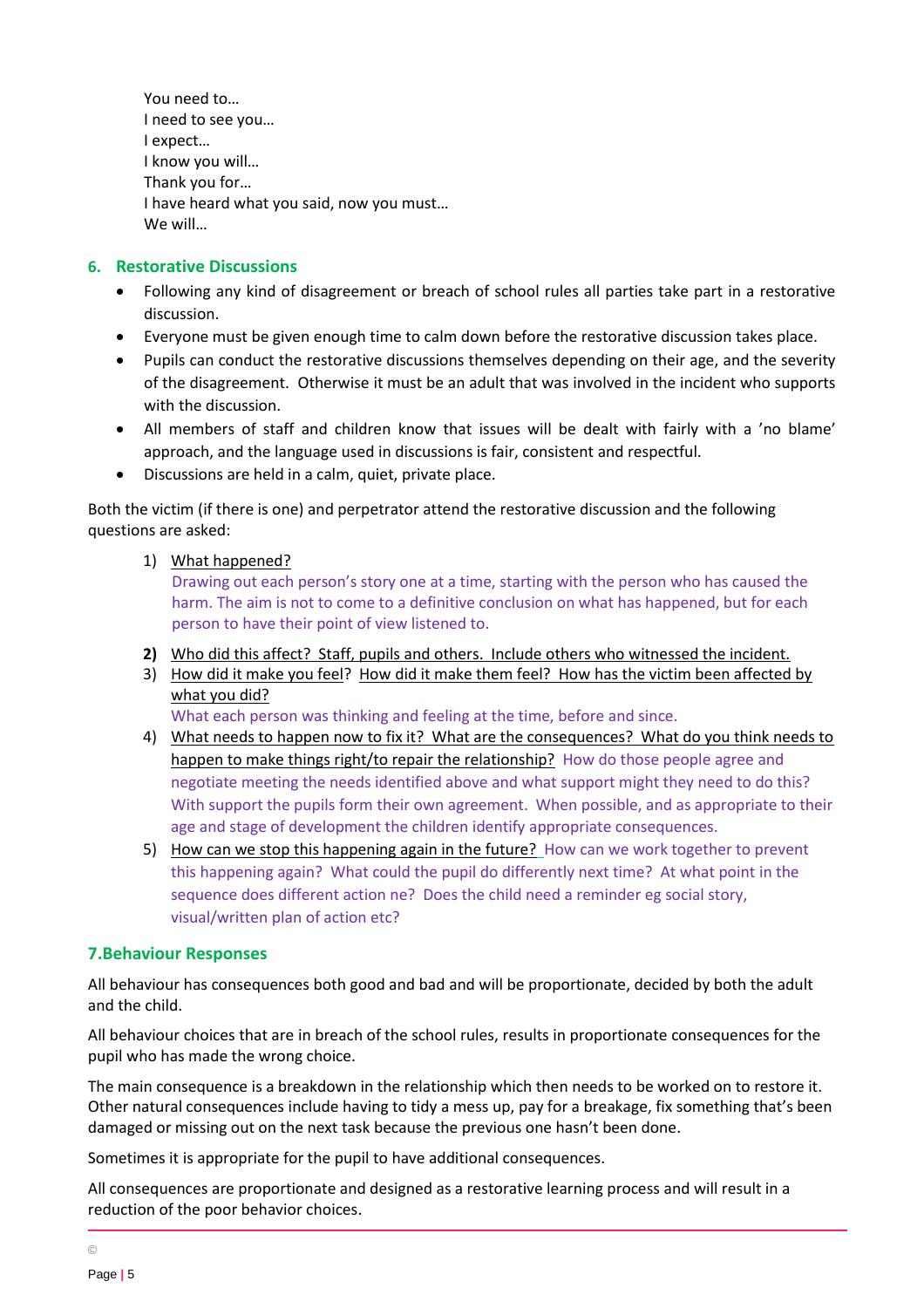The antecedent to an incident must also be considered when agreeing on appropriate consequences.

Examples of consequences are below:

- Apologise or write an apology card.
- Time out in opposite class.
- Play away from the other child who they are always arguing with.
- Apologise to a peer and have lunch with them after being unkind.
- Complete the work not completed in the lesson in the child's own time eg at playtime or at hometime.
- Help Site Manager to mend something after damaging it.
- Spend own time with SLT to reflect on the situation and how to move it forward.
- Meeting with parents so that they can support to improve behaviour.

#### **These incidents are dealt with by the staff member who was present and should be recorded on CPOMS by that staff member under the correct behaviour tag.**

Occasionally, due to a child's specific needs there may be some instances when a staff member who is more familiar with the child will deal with the incident. The adult involved must pass the information on the other member of staff as soon as is possible after the incident.

## **Only for more serious relationship breakdown and/or severe behavior choices SLT are involved in the restorative discussion and the agreement of consequences.**

This includes incidents of peer on peer abuse which can include bullying, (including cyber bullying), sexual violence and sexual harassment, physical abuse such as hitting, kicking, shaking, biting, hair pulling, sexting and initiating/hazing type violence and rituals. Incidents where any kind of serious discrimination has taken place eg racism or homophobic.

Examples of consequences are:

- Additional work to learn about the protected characteristics, mutual respect and British values.
- Inform parents and agree on consequences together e.g. paying for something, an amount of time indoors during playtime.
- Conduct more in-depth work on recognising feelings, self-regulation and relationships, using books and resources with member of SLT or as part of a series of interventions.
- Work with PCSO on the rule of law and acceptable behaviour.
- Could include a fixed term exclusion.

All these incidents must be recorded on CPOMS under the correct tag/s eg bullying, racism, homophobic etc.

# **8. Staff Support Systems**

- Some staff are trained in physical intervention techniques. On occasions these staff may need to use reasonable and proportionate intervention to keep everyone safe. All children who require physical intervention have a Positive Handling Plan (PHP) in place.
- Pupils with SEN have within their Support Plans details on the bespoke strategies for staff to use with them.
- A member of SLT is available on site to assist with a particular student or incident should assistance be needed.
- On occasions staff are enabled to take an additional break to aid their wellbeing.
- Accurate and factual information about vulnerable pupils is passed onto staff as appropriate.
- Information is accurately and regularly recorded on CPOMS, without opinion, and relevant staff are copied in for information.

©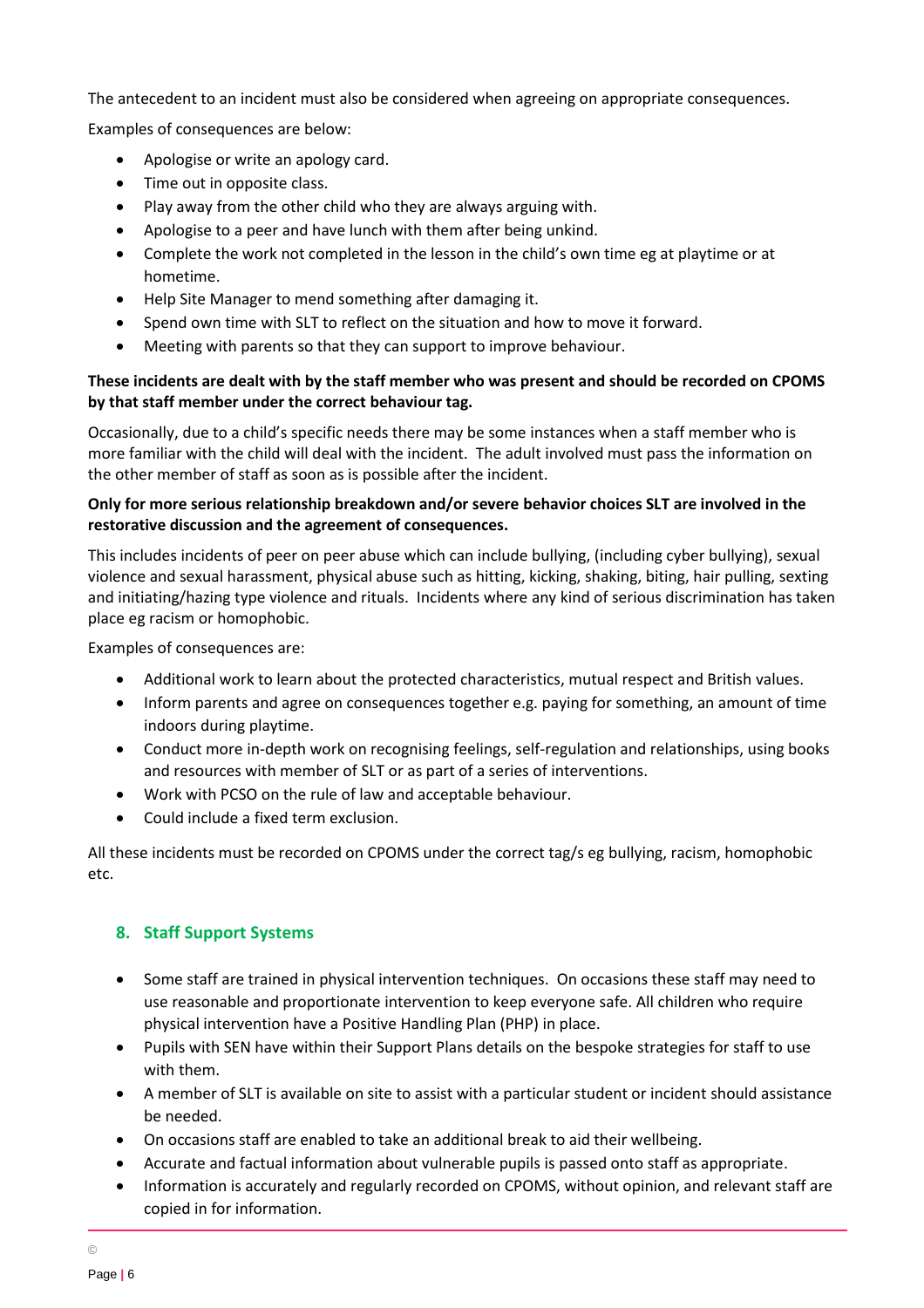- Staff share and discuss with each other in a professional, positive, and supportive atmosphere in the right setting, context and time.
- Staff support each other. If another member of staff is dealing with a difficult situation they offer to help "Do you need some help?" To accept help is seen as a sign of strength. Staff use the 'change of face' strategy.
- If a member of staff has had a particularly difficult day with a group or an individual pupil, then there are opportunities to talk it through with a member of SLT.

## **9. Mental Health and Emotional Wellbeing**

As a school, we are committed to supporting the emotional health and wellbeing of our pupils and staff. Our supporting and caring ethos is respectful and kind, where each individual contribution is valued.

At Fearnville, we know that everyone experiences life challenges that can make us vulnerable at times, anyone may need additional emotional support. We take the view that positive mental health is everyone's business and that we all have a role to play.

At our school we:

- help children to understand their emotions and feelings better
- help children feel comfortable sharing any concerns or worries
- help children socially to form and maintain relationships.
- promote self esteem and ensure children know that they count.
- encourage children to be confident and 'dare to be different'
- help children to develop emotional resilience and to manage setbacks.

We promote a mentally healthy environment through:

- Promoting our school values and encouraging a sense of belonging.
- Promoting pupil voice and opportunities to participate in decision-making
- Celebrating academic and non-academic achievements
- Providing opportunities to develop a sense of worth through taking responsibility for themselves and others
- Providing opportunities to reflect.
- Access to appropriate support that meets their needs

We pursue our aims through:

- Universal, whole school approaches
- Support for pupils going through recent difficulties including bereavement.

• Specialised, targeted approaches aimed at pupils with more complex or long term difficulties including attachment disorder.

#### **Lead Members of Staff:**

Whilst all staff have a responsibility to promote the mental health of students, staff with a specific, relevant remit include: